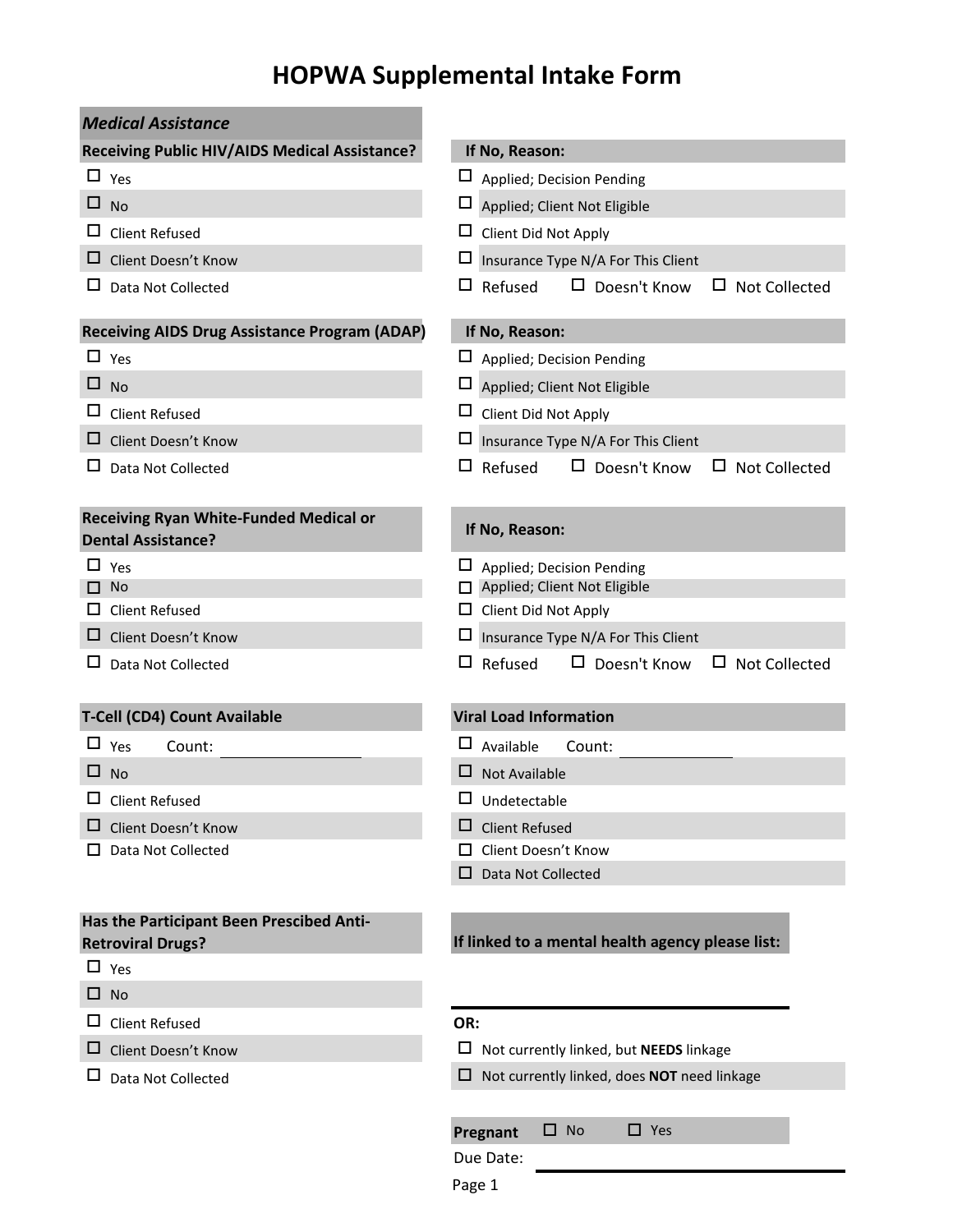| <b>Employment</b>                                   |                                                    |
|-----------------------------------------------------|----------------------------------------------------|
| <b>Employed</b>                                     | If Currently Employed, Select Tenure               |
| $\Box$ Yes                                          | $\Box$ Full-time                                   |
| No                                                  | Part-time                                          |
| Data not collected                                  | $\Box$ Seasonal                                    |
|                                                     | Data not collected                                 |
|                                                     |                                                    |
| If Employed Average Number of Hours Worked Per Week | If No, Why Not Employed                            |
|                                                     | $\Box$ Looking for Work                            |
|                                                     | Unable to Work<br>П.                               |
|                                                     | Not Looking for Work<br>□                          |
|                                                     | $\Box$ Client refused                              |
|                                                     | $\Box$ Client doesn't know                         |
|                                                     | Data not collected                                 |
|                                                     |                                                    |
| <b>Last Grade Completed</b>                         |                                                    |
| <b>Highest Level of Education Attained</b>          |                                                    |
| $\Box$ Less than Grade 5                            | $\Box$ Associate's Degree                          |
| $\Box$ Grades 5-6                                   | □ Bachelor's Degree                                |
| $\Box$ Grades 7-8                                   | □ Graduate Degree                                  |
| $\Box$ Grades 9-11                                  | $\square$ Vocational Certification                 |
| $\Box$ 12th grade/High School Diploma               | $\Box$ Client doesn't know                         |
| $\Box$ School program does not have grade levels    | $\square$ Client refused                           |
| $\square$ GED                                       | Data not collected                                 |
| $\square$ Some College                              |                                                    |
|                                                     |                                                    |
| <b>Received Vocational Training</b><br>$\Box$ Yes   | Client doesn't know                                |
| $\square$ No                                        | Client refused<br>□                                |
|                                                     |                                                    |
|                                                     |                                                    |
| Zip Code of Last Permanent Address                  |                                                    |
| <b>General Area of Previous Residence</b>           |                                                    |
| Within Franklin County (Outside City-Columbus)      | Within Franklin County (Within City-Columbus)<br>ப |
| Outside Franklin County (Outside City-Columbus)     | Outside of Ohio<br>⊔                               |
| Outside Franklin County (Inside City-Columbus)      | Client Doesn't Know                                |
|                                                     |                                                    |
| <b>Homeless Primary Reason</b>                      |                                                    |
| Addiction                                           | <b>Natural Disaster</b><br>ப                       |
| <b>Divorce</b>                                      | Physical/mental disability<br>$\Box$               |
| <b>Domestic Violence</b>                            | <b>Relationship Problems</b><br>ப                  |
| Evicted                                             | <b>Substandard Housing</b><br>ப                    |
| Family/Personal Illness                             | Unable to pay rent/mortgage                        |
| Jail/Prison                                         | Unemployment                                       |
|                                                     | Other                                              |
| Lack of affordable housing                          | □                                                  |
| Moved to seek work                                  |                                                    |